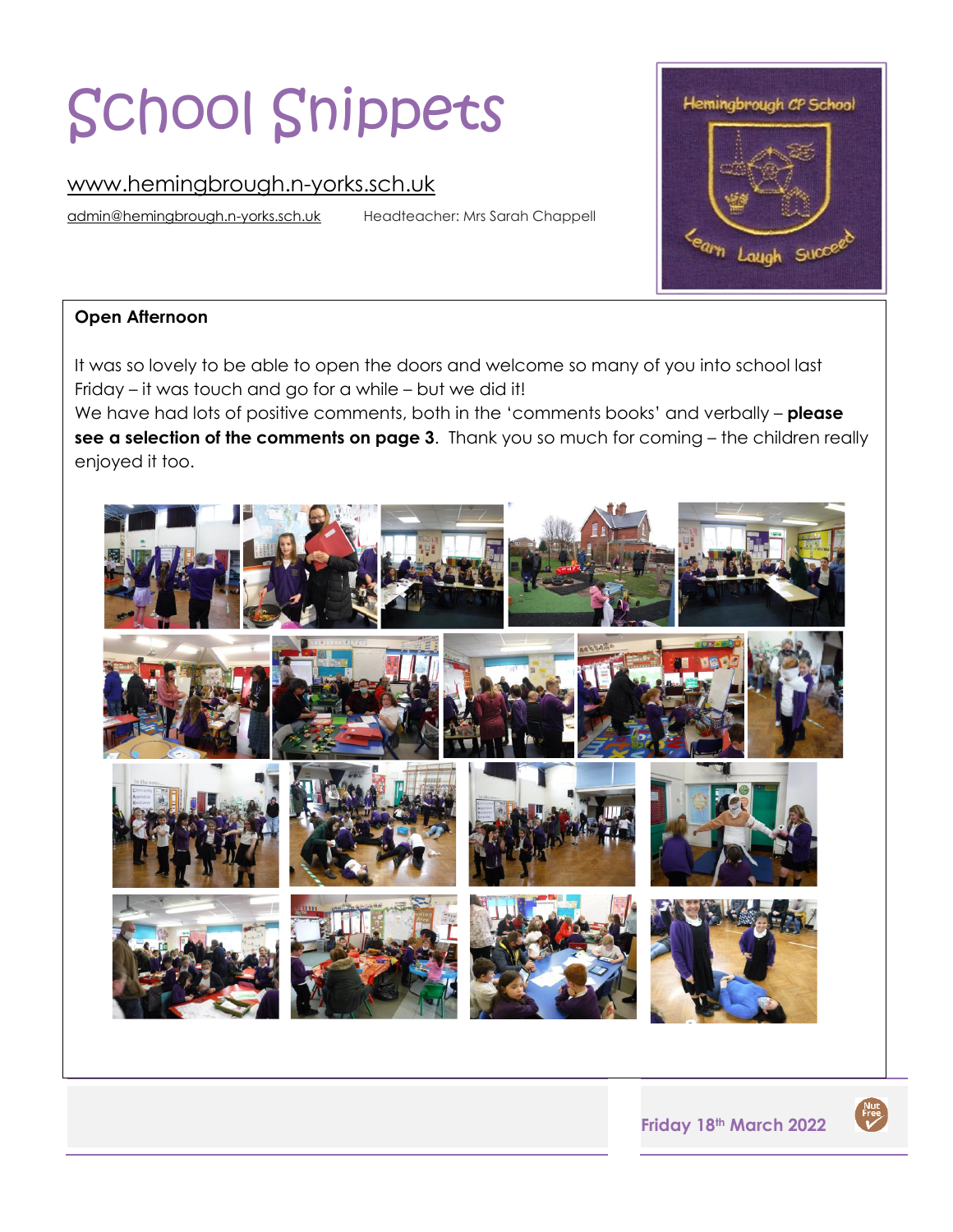#### **Mother's Day**

During next week, children will be making a small gift to bring home for Mother's Day. Some will be making them in the classrooms, some with a small army of parents who have kindly volunteered to come in and help. This is one of our fundraising events, so it would be much appreciated if you could donate any money via parentpay for your gift (we recommend at least £1!).

Many thanks to Londis for their donation and to those mums who have, and will be working with us on this event.

#### **Advance Warning**

Our next fundraising event will be "Easter Bake Off". We will be asking you to bring in your bakes (nut free), on the morning of Thursday 7<sup>th</sup> April. These will be judged in 3 categories, with a small prize for each:

EYFS / Yr1 / Yr2

KS2

**Adults** 

We will then sell the bakes after school to raise money for the School Fund.

Please note: can you please write a list of ingredients used and send in with your bakes.

Don't worry, we will remind you nearer the time!



#### **Reminder**

If your child is absent from school with COVID and is well enough, please remember to log on to Google Classroom where teachers add work for children to complete and send back (as they did over lockdown). We don't send work for children who are absent due to illness or who are on holiday.

## **Upcoming Events…**

#### **Mon 21st Mar**

• Dancing Book Workshop (rearranged from last week)

#### **Wed 23rd Mar**

• Year 5 Swimming

#### **Fri 25th**

- Non Uniform Day wear Yellow & Blue for Ukraine Donations to: [https://www.dec.org.uk/appeal/ukr](https://www.dec.org.uk/appeal/ukraine-humanitarian-appeal) [aine-humanitarian-appeal](https://www.dec.org.uk/appeal/ukraine-humanitarian-appeal) **We are not asking you to donate anything directly**
- **to school**  • Mother's Day Gift

#### **29th Mar**

• Travelling Book Fair arrives in school

#### **Outdoor Provision**

I am pleased to say that our new 'Activity Wall' was installed yesterday, bought using our school PE and Sports Funding.

It will be ready for use on Monday